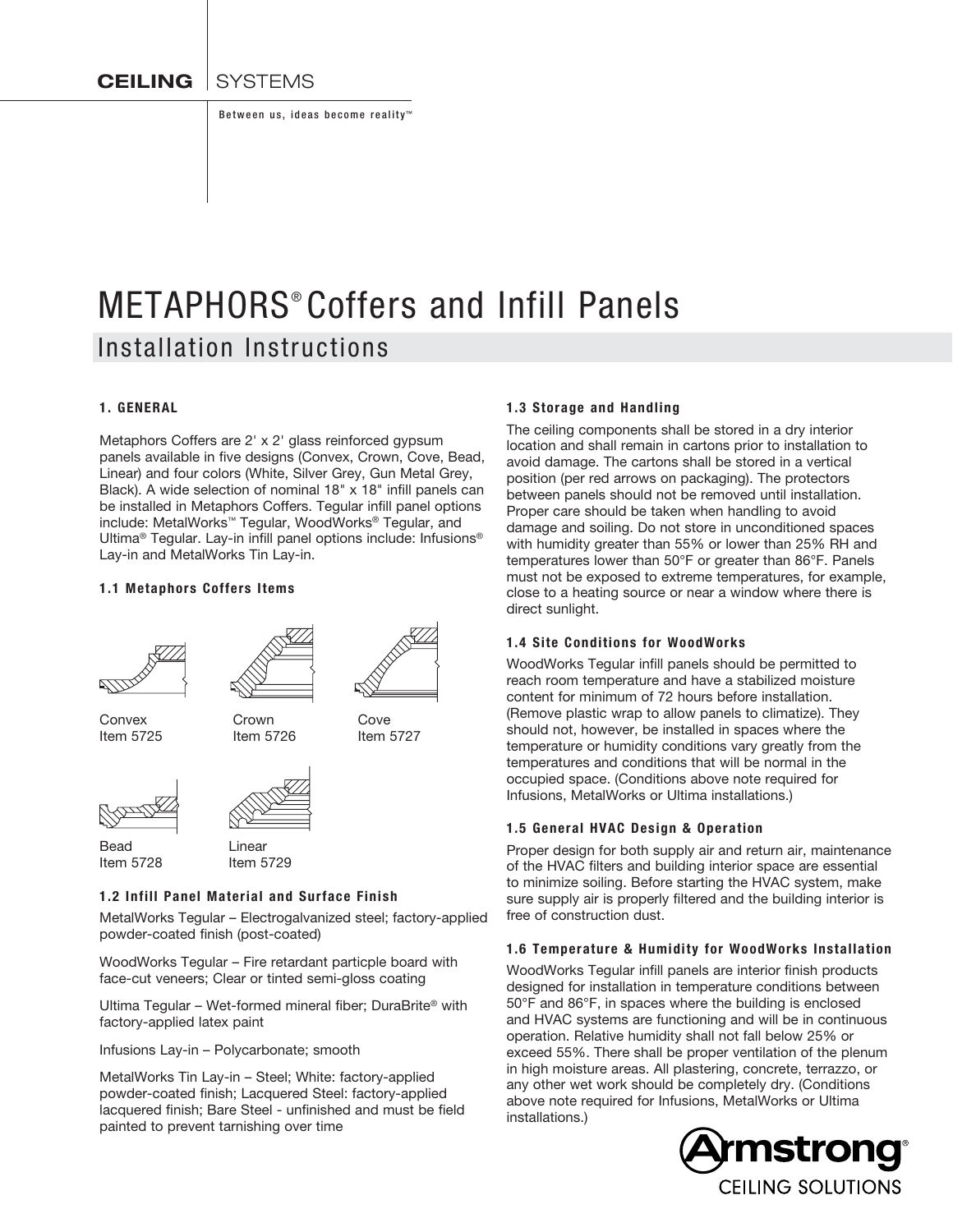All windows and doors should be in place. The heating, ventilating and air-conditioning system should be installed and operable where necessary to maintain proper temperature and humidity conditions before, during and after installation of the WoodWorks panels.

# 2. SUSPENSION SYSTEMS

Suspension systems, whether 9/16" or 15/16", shall be installed to meet the minimum requirements established in the ASTM C636 standard and any other requirements established by local code.

The grid system for 2' x 2' coffers shall consist of main beams spaced 48" o.c. The 48" cross tees shall intersect the main beams at 90° every 24". The 24" cross tees shall be installed at the midpoints of the 48" tees.

The requirements listed here represent the manufacturer's minimum acceptable installation recommendations, and may be subject to additional requirements established by the local authority having jurisdiction.

## 3. INSTALLATION

Metaphors Coffers are for full-size panel installation and CANNOT be cut at the border. Clear plenum height must be at least 9 inches to accommodate 2' x 2' Metaphors Coffers. Bead profile requires only 5 inches.

#### 3.1 Coffer Installation

Install Coffers in 9/16" Suprafine® or 15/16" Prelude® grid.

#### 3.2 Infill Panel Installation

Install MetalWorks Tegular, WoodWorks Tegular, and Ultima Tegular panels by carefully inserting them into the Coffers.



To meet seismic requirements, each Infusions Lay-in and MetalWorks Tin infill panel carton will include rolls of doublestick tape (item 8127A84). To install:

- 1. Cut the clear plastic wrap off of the roll of tape
- 2 Inspect the tape for any damage
- 3. Wipe down the back of the coffer where the tape is to be placed to remove any dirt or dust
- 4. Unroll the tape and cut to a length of 18.50"
- 5. Carefully peel off one side of the tape's contact paper and place a piece on the back of the coffer starting with the end of the tape at the outside edge of the flat platform
- 6. Apply pressure to all areas of the tape to make sure it is securely attached to the back of the coffer. Be careful not to apply too much pressure or you could crack the coffer
- 7. Repeat steps 5 and 6 for each coffer side
- 8. Once each coffer side has tape applied, carefully peel the contact paper off of the exposed side of tape. Make sure the tape does not come up with the paper
- 9. Repeat step 8 for each side
- 10. Clean the face of the infill panel that will contact the tape. Line up the corners of the infill panel with the outside of the back of the coffer panel
- 11. Put the infill panel in place making sure the edges of the panel are lined up with the outside edges of the flat platform
- 12. Apply pressure to the back of the infill panel where it comes in contact with the tape. Be careful not to apply too much pressure or you could crack the coffer
- 13. Repeat steps 1-12 for each coffer being installed



#### 3.3 Infill Panel Penetrations

Refer to the following when cutting the interior of infill panels for penetrations, cutouts, etc. (sprinklers/lighting). Always wear safety glasses and gloves when cutting panels.

#### 3.3.1 Cutting Infusions Lay-in Infill Panels

Use a Jigsaw to cut a hole or irregular shape in the Infusions panel for the penetration. Use a variable speed Jigsaw with a blade that has 8-12 teeth per inch. Proper support of the part to be cut is important because vibration may induce cracking if the cut is not smooth. Sanding the edge smooth after cutting is recommended.

The Infusions Lay-in panels are easily drilled using ordinary high-speed steel drill bits or hole saw. Regulate pressure and speed until a continuous spiraling chip is observed. Use air as a coolant if required. Recommended drill speed is 350 – 1750 rpm. The Infusions Lay-in panels can be sanded using typical dry techniques. The panels can be buffed using a 2-wheel system. The first wheel uses a buffing compound to remove shallow scratches. The second buffing wheel is used for restoring the gloss.